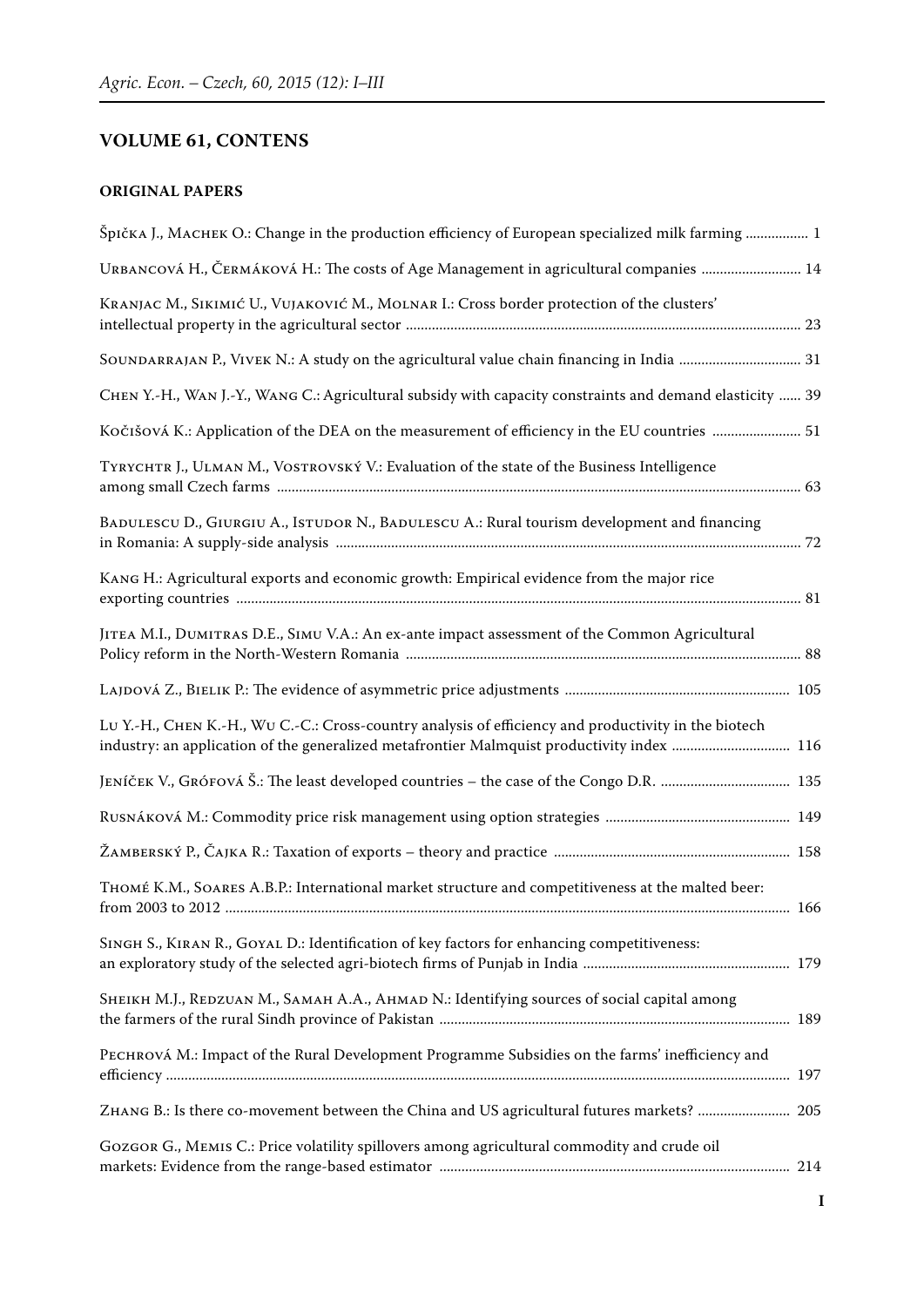| BECKMANN V., OTTO I.M., TAN T.: Overcoming the legacy of the past? Analyzing the modes                      |  |
|-------------------------------------------------------------------------------------------------------------|--|
|                                                                                                             |  |
| ŠPIČKA J., SMUTKA L., SELDY R.: Recent areas of innovation activities in the Czech dairy industry  249      |  |
| ADAMIŠIN P., KOTULIČ R., KRAVČÁKOVÁ VOZÁROVÁ I., VAVREK R.: Natural climatic conditions                     |  |
| NOWAK A., KIJEK T., DOMAŃSKA K.: Technical efficiency and its determinants in the European                  |  |
| CHANG M.-S., WANG W., KUNG C.-C.: Economic effects of the biochar application on rice                       |  |
| RATINGER T., KRISTKOVA Z.: R&D Investments, technology spillovers and agricultural productivity,            |  |
| KUO H.-H., HO L.-H., LIN W.-H.: Do hog breeds matter? Investigating the price volatility                    |  |
|                                                                                                             |  |
| YASEEN M.R., QAISER I., KOUSAR N.: Comparative analysis of the animal products consumption                  |  |
| KIRCHWEGER S., KANTELHARDT J., LEISCH F.: Impacts of the government-supported investments                   |  |
| KREJČÍ I., MAZOUCH P., VLTAVSKÁ K., KVASNIČKA R.: Age of machinery and equipment                            |  |
| LAZÍKOVÁ J., TAKÁČ I., SCHWARCZ P., BANDLEROVÁ A.: Agricultural land market in Slovakia -                   |  |
| SIKORA J., KACZOCHA W., WARTECKA-WAŻYŃSKA A.: Values and professional and ethical norms                     |  |
|                                                                                                             |  |
| HARČARIKOVÁ M.: Proposal of new outperformance certificates in agricultural market  400                     |  |
| KAPUSUZOGLU A., KARACAER ULUSOY M.: The interactions between agricultural commodity                         |  |
| PAL D., MITRA S.K.: Impact of price realization on India's tea export: Evidence from Quantile               |  |
| LIANG L., LIN S., ZHANG Z.: Effect of the family life cycle on the family farm scale in Southern China  429 |  |
| BŁAŻEJCZYK-MAJKA L., KALA R.: On the combined estimation of technical efficiency and its                    |  |
| ABRHÁM J., STRIELKOWSKI W., VOŠTA M., ŠLAJS J.: Factors that influence the competitiveness                  |  |